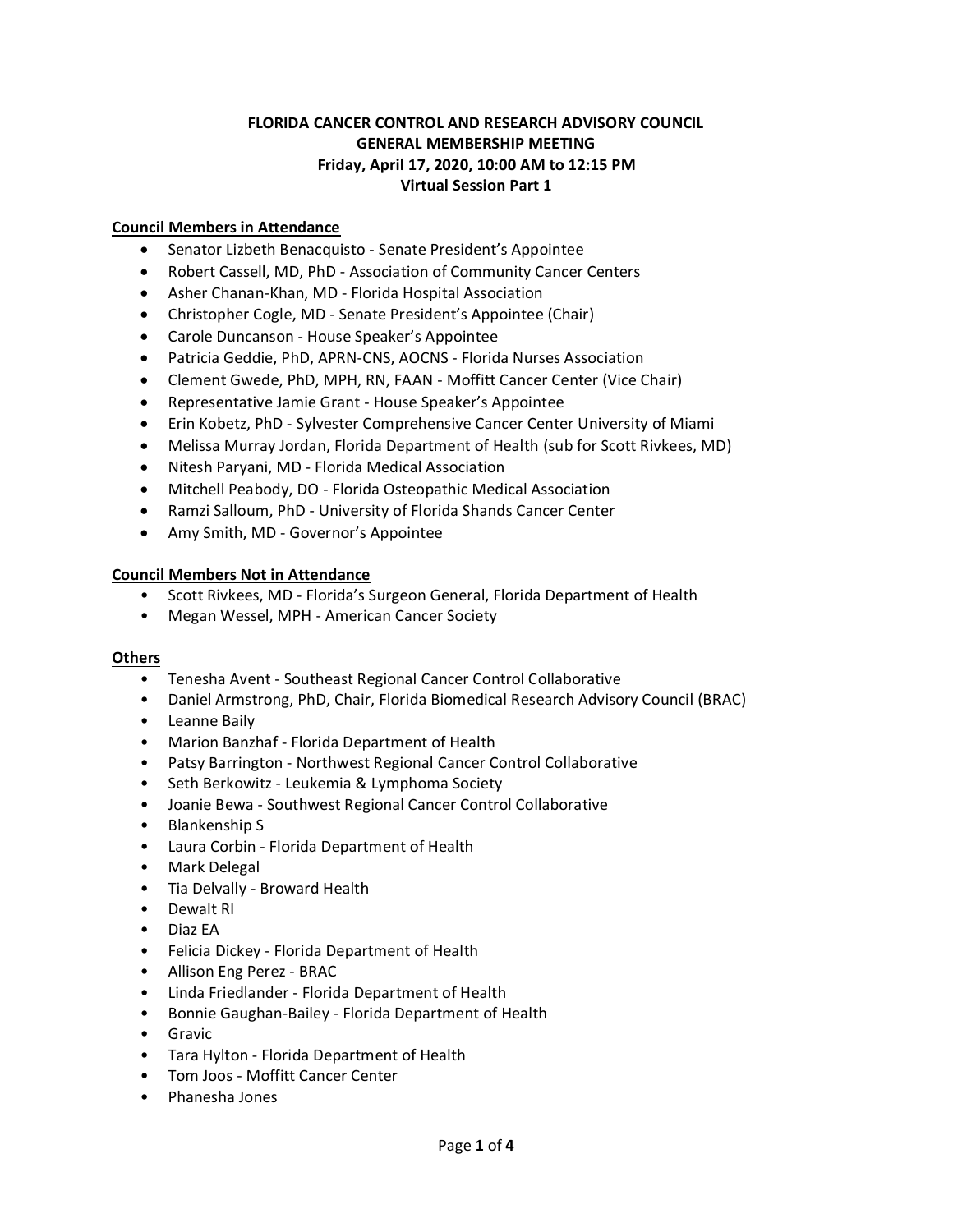- David Lee, PhD Florida Cancer Data System
- Gary Levin Florida Cancer Data System
- Virginia Liddell Southwest Regional Cancer Control Collaborative
- Ashley Lyrely American Lung Association
- Elizabeth Marshall Memorial
- Maurice JX
- Rebecca McClain Florida Department of Health
- Bobbie McKee, PhD Moffitt Cancer Center
- Merritt Martin Moffitt Cancer Center
- Jose Morales East Central Regional Cancer Control Collaborative
- Ken Peach Northeast Regional Cancer Control Collaborative
- Lindsey Redding North Central Regional Cancer Control Collaborative
- Keshia Reid, PhD Florida Department of Health
- Melanie Sobel, MD
- Gregg Smith Florida Department of Health
- Thomas Stringer, MD Florida Prostate Cancer Advisory Council (PCAC)
- Rachelle Theodore
- Susan Theroux
- Josephine Visser East Central Regional Cancer Control Collaborative
- Jamie Wilson, DBA Moffitt Cancer Center
- Heather Youmans ACS CAN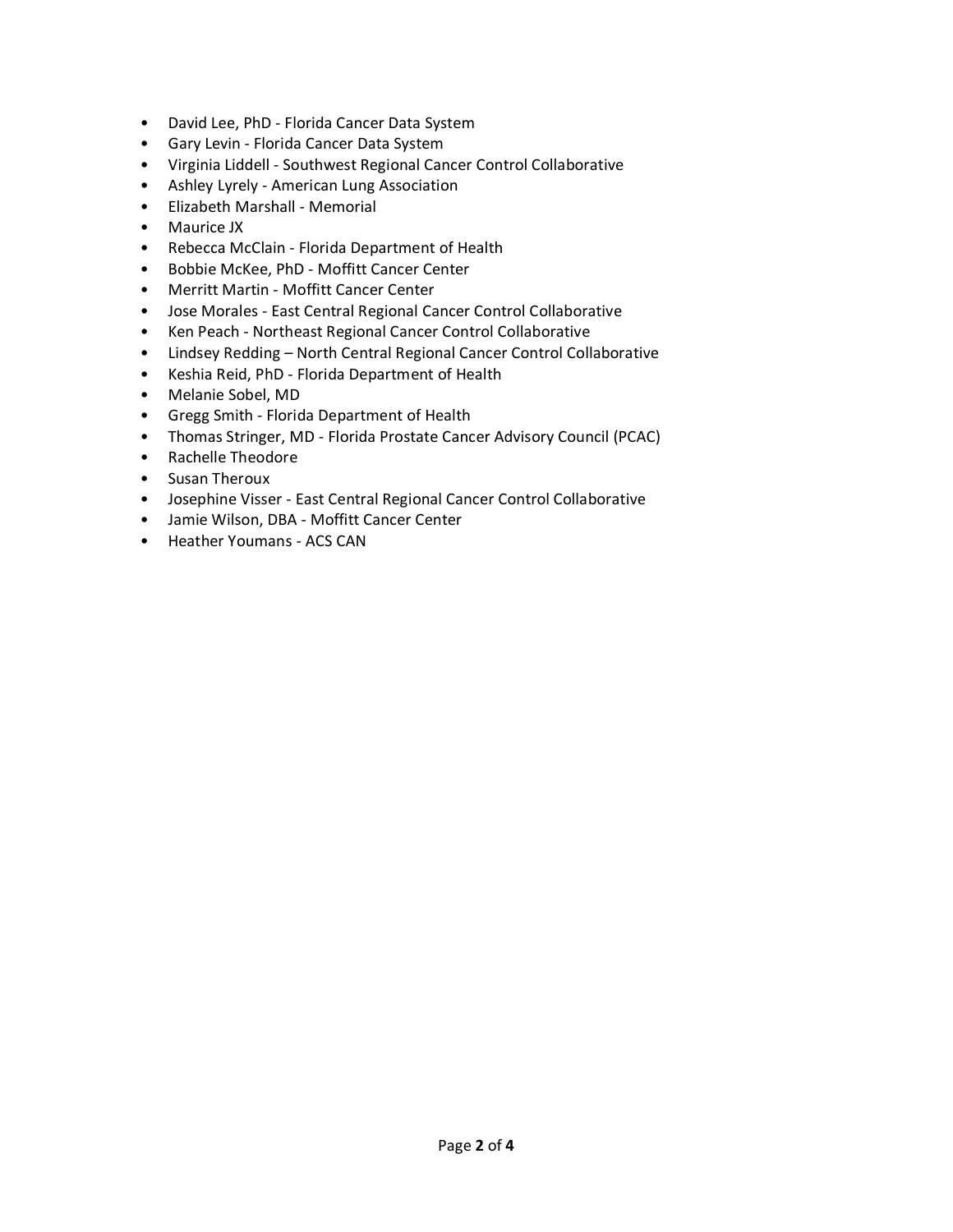## **Welcome**

Dr. Chris Cogle began by welcoming members and guests, taking a moment to reaffirm the Council's mission to advise the state on ways to reduce cancer burden, and reviewing the day's agenda. Dr. Ramzi Salloum was introduced as the new University of Florida Health Cancer Center appointee to CCRAB. Dr. Nitesh Paryani was introduced as the new Florida Medical Association appointee to CCRAB.

## **State Cancer Plan Implementation Discussion, Part 1**

Dr. Cogle began the discussion of selecting 2020-2025 Florida Cancer Plan priorities by inviting meeting attendees to share the priorities that they think are most important to work on collectively. The draft Implementation Plan for the Florida Cancer Plan, which includes the criteria used to select objectives and strategies, was circulated in the meeting packet.

There was discussion regarding priority goals under the Cancer Plan theme Prevention and Risk Reduction. Specific goals mentioned were: Goal 3: Reduce the incidence and mortality from tobaccorelated cancers in all Floridians; Goal 4: Eliminate cervical cancer as a public health problem in Florida by increasing vaccination against HPV and increasing cervical cancer screening; Goal 5: Decrease the incidence of skin cancer in all Floridians by reducing exposure to natural and artificial sources of UV light; Goal 6: Increase the use of genomic cancer risk assessments, including genetic counseling and appropriate genetic testing; and Goal 8: Reduced risk of cancer in all Floridians through maintenance of healthy body weights, physical activity, and healthful diets.

There was discussion regarding the availability of resources to address the Cancer Plan priority selected. Strategies selected to work toward that goal will leverage existing resources.

There was discussion regarding the impact of the COVID-19 pandemic. Several Regional Cancer Control Collaborative representatives have heard of patients being worried about challenges associated with medical appointments and services. Heather Youmans from the American Cancer Society Cancer Action Network (ACS CAN) will share the findings from a survey ACS CAN initiated to better understand the COVID-19 pandemic impact on cancer patients and survivors.

Dr. Danny Armstrong addressed the importance of considering how costs for care can be considerably higher when health problems get to a more severe point than costs, such as the costs for treating lung cancer patients versus investing in the state tobacco prevention program. He also added that this year there were \$25 million of highly meritorious research proposals that aligned with the state's strategic research plan but were unable to be funded due to lack of funding for the state's cancer research programs.

Laura Corbin from the Florida Department of Health (DOH) said the Cancer Plan Goal #3 is a DOH priority given that the Department has resources dedicated to tobacco control and the state tobacco program has a high ROI.

There was discussion regarding survivorship. The Florida DOH plans to initiate survivorship programs next Fiscal Year and will participate in a survivorship training being conducted by the American Cancer Society (ACS) to assist with addressing survivorship at the local level and working with health systems' survivorship programs. Survivorship is also important at the regional level; surveys will be conducted by Regional Cancer Control Collaboratives. Seth Berkowitz from the Leukemia and Lymphoma Society (LLS) shared that LLS will be funding more studies regarding quality of life. Dr. Ramzi Salloum discussed the continuum of tobacco use and economic benefits, as tobacco use impacts treatment and survivorship.